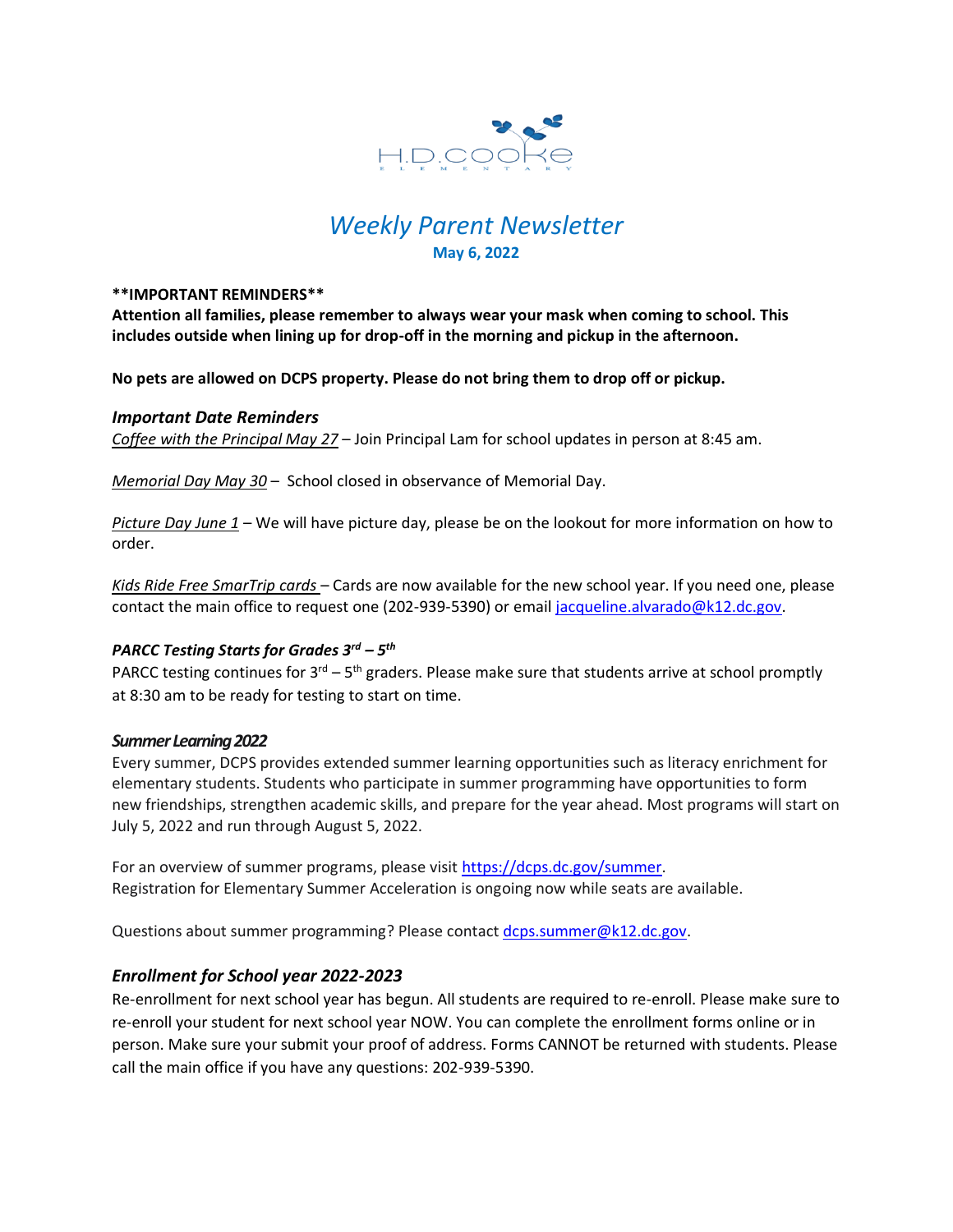Enrollments forms will also be available on the DCPS website: [https://enrolldcps.dc.gov](https://enrolldcps.dc.gov/)

## *DCPS Telephone Townhall*

The Bowser Administration will be providing updates on the DCPS COVID-19 Protocol Updates among other critical recovery efforts and district priorities. Join DCPS Leadership on Wednesdays at 5:00pm for a Community Telephone Townhall series on the DCPS COVID-19 Protocols.

Teletownhall dial-in details below: Dial-in: 844-881-1314 \*No Passcode Required\*

Dates:

• Wednesday, May 25 at 5:00PM

## *WiFi Available*

Are you in need of WiFi at home for any reason? We have a limited amount of WiFi hotspots. If you would like to request one, please contact Ms. Jackie Alvarado in the main office (202-939-5390) or email: [jacqueline.alvarado@k12.dc.gov.](mailto:jacqueline.alvarado@k12.dc.gov)

## *Asymptomatic Testing*

DCPS is now testing 10% of student population for asymptomatic COVID-19 testing. We tested students on Wednesday, May 4<sup>th</sup>. We tested 49 students and one sample came back positive. All affected students and families have been notified.

Watch this video to learn more about how student testing happens at school with ST3 [\(English](https://urldefense.proofpoint.com/v2/url?u=https-3A__rise.articulate.com_share_-2Dq6MdIeo2V42boWuOGTu8i4-2DcT9E-5Fpjy-23_lessons_QicMYr-5FNcrCg54C5EtRyuC-2DwHJjQQVR2&d=DwMFAg&c=euGZstcaTDllvimEN8b7jXrwqOf-v5A_CdpgnVfiiMM&r=r7MsakikdNxOh-N_Ssj9mdJUMRjWvhYw18Eqx42UE40&m=-vbhK74dxdF3UGFM3KXX_Mk-PGWZWrPZHiFLh_rcYM0&s=470EC6i3UbApDRfaxDIuMzBPFqhzK2pNSc-krTjYzOw&e=) and [Spanish\)](https://urldefense.proofpoint.com/v2/url?u=https-3A__youtu.be_PRaXjkFlGGQ&d=DwMFAg&c=euGZstcaTDllvimEN8b7jXrwqOf-v5A_CdpgnVfiiMM&r=r7MsakikdNxOh-N_Ssj9mdJUMRjWvhYw18Eqx42UE40&m=-vbhK74dxdF3UGFM3KXX_Mk-PGWZWrPZHiFLh_rcYM0&s=yCXksETv2O2ZulcBl9cazNcOvmB9Inp-drZAlbuFkaw&e=).

Please click [here](https://shieldt3k12portal.pointnclick.com/login_login.aspx) to access the Testing Patient Portal where you can see test results for your student (if/when they are tested).

If you are having trouble accessing your students' test results, please contact the ST3 Support Line at 833-762-0762 or please email them at [DCPSCOVIDTesting@dc.gov.](mailto:DCPSCOVIDTesting@dc.gov)

### *Early Dismissal*

Reminder that if you need to pick up your student early from school, you must notify the main office by 2:45 pm. Students will not be dismissed after 2:45 pm.

### *Visiting the School*

Anyone needing to come to school to talk to someone in main office must have a scheduled appointment. Visitors are not allowed at school without an appointment at this time. All visitors will be asked the health questions before entering the building. To make an appointment, please contact your students teacher or the main office at 202-939-5390 or you can send an email to Ms. Emma Amaya [\(emma.amaya@k12.dc.gov\)](mailto:emma.amaya@k12.dc.gov) or Ms. Jackie [\(Jacqueline.alvarado@k12.dc.gov\)](mailto:Jacqueline.alvarado@k12.dc.gov).

## *Stay in Connected!*

Visit our website: <https://www.hdcookeschool.org/>